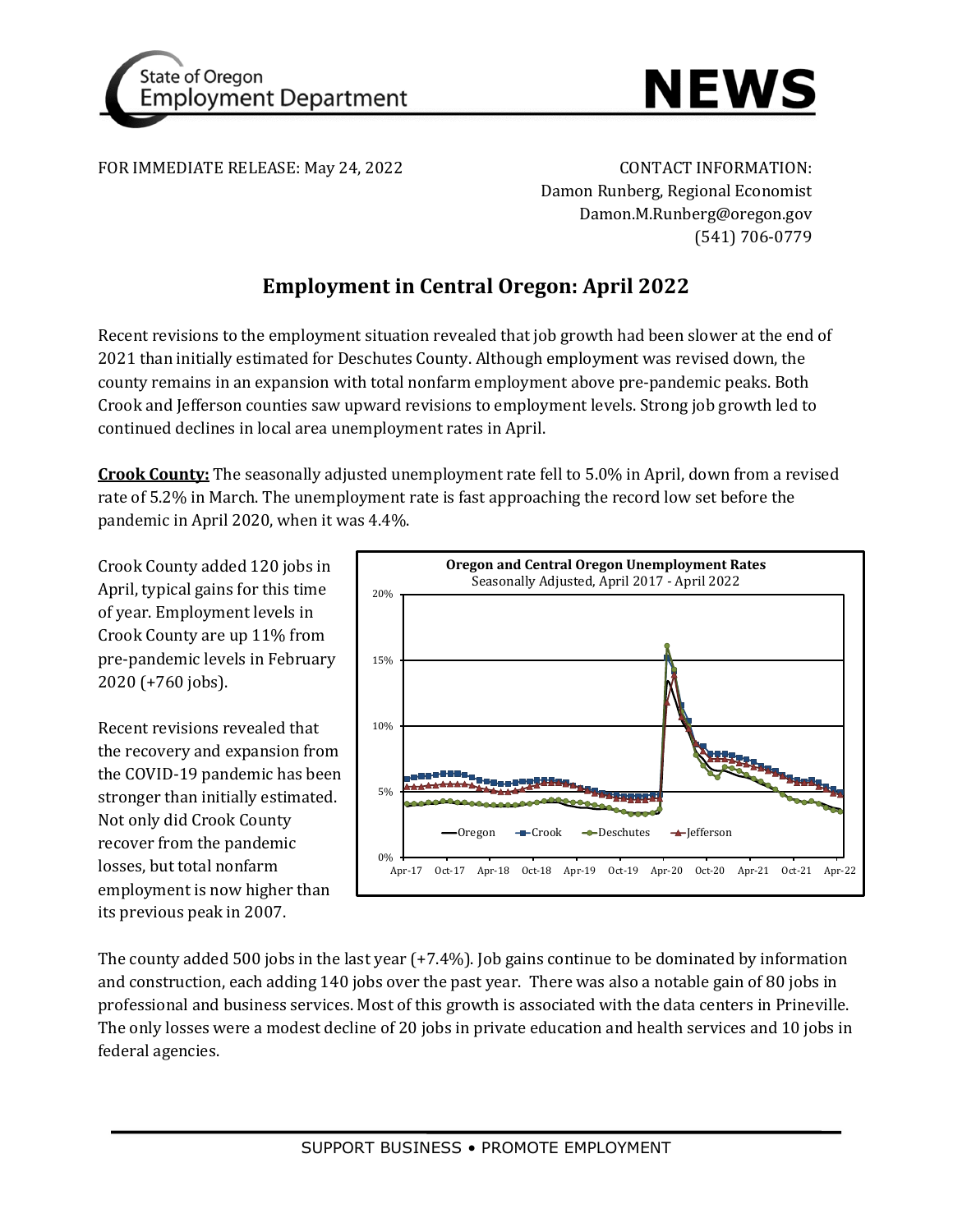**Deschutes County (Bend-Redmond MSA):** The seasonally adjusted unemployment rate was 3.5% in April, down from 3.6% in March. The difference between today's unemployment rate and the record low level of 3.3% before the onset of the pandemic is not statistically significant.

The Bureau of Labor Statistics estimates that Deschutes County added 810 jobs in April, typical gains for this time of year. Recent revisions using payroll tax records showed that hiring at the end of 2021 was slower than initially estimated. Despite this downward revision employment estimates for April 2022 exceeded February 2020 levels before the onset of the pandemic by 740 jobs (+1%).

Deschutes County's total nonfarm employment expanded by 2.3% (+2,020 jobs) from April 2021. The largest share of these gains remain in the leisure and hospitality sector, adding 1,210 jobs in the past year (+10.3%) as the industry bounces back from COVID-19 impacts. The only other industry to post large job gains over the past year was manufacturing, with a gain of 400 jobs (+7.2%). A few sectors began posting job losses, including both federal and state government agencies (-5.2%); retail trade (- 2.8%); and information (-2.3%).

**Jefferson County:** The seasonally adjusted unemployment rate was 4.8% in April, down from 4.9% in March. The unemployment rate is fast approaching levels in April 2020 when it was 4.1% before the first impacts from COVID-19.

Total nonfarm employment rose by 150 jobs in April, a normal pace of hiring for this time of year. Recent revisions using payroll tax records revealed that hiring was stronger than initially estimated. Employment levels in Jefferson County remain down 40 jobs (-0.5%) from levels just before the onset of the pandemic in February 2020.

Jefferson County added 170 jobs over the past year (+2.6%). Job gains were concentrated in leisure and hospitality (+90 jobs) and wood product manufacturing (+50 jobs). Job losses over the past year were limited to just private education and health services and transportation, warehousing, and utilities, each sector declining by a modest 20 jobs.

## **Next Press Releases**

The Oregon Employment Department plans to release the May county and metropolitan area unemployment rates on Wednesday, June 22 and the statewide unemployment rate and employment survey data for May on Wednesday, June 15.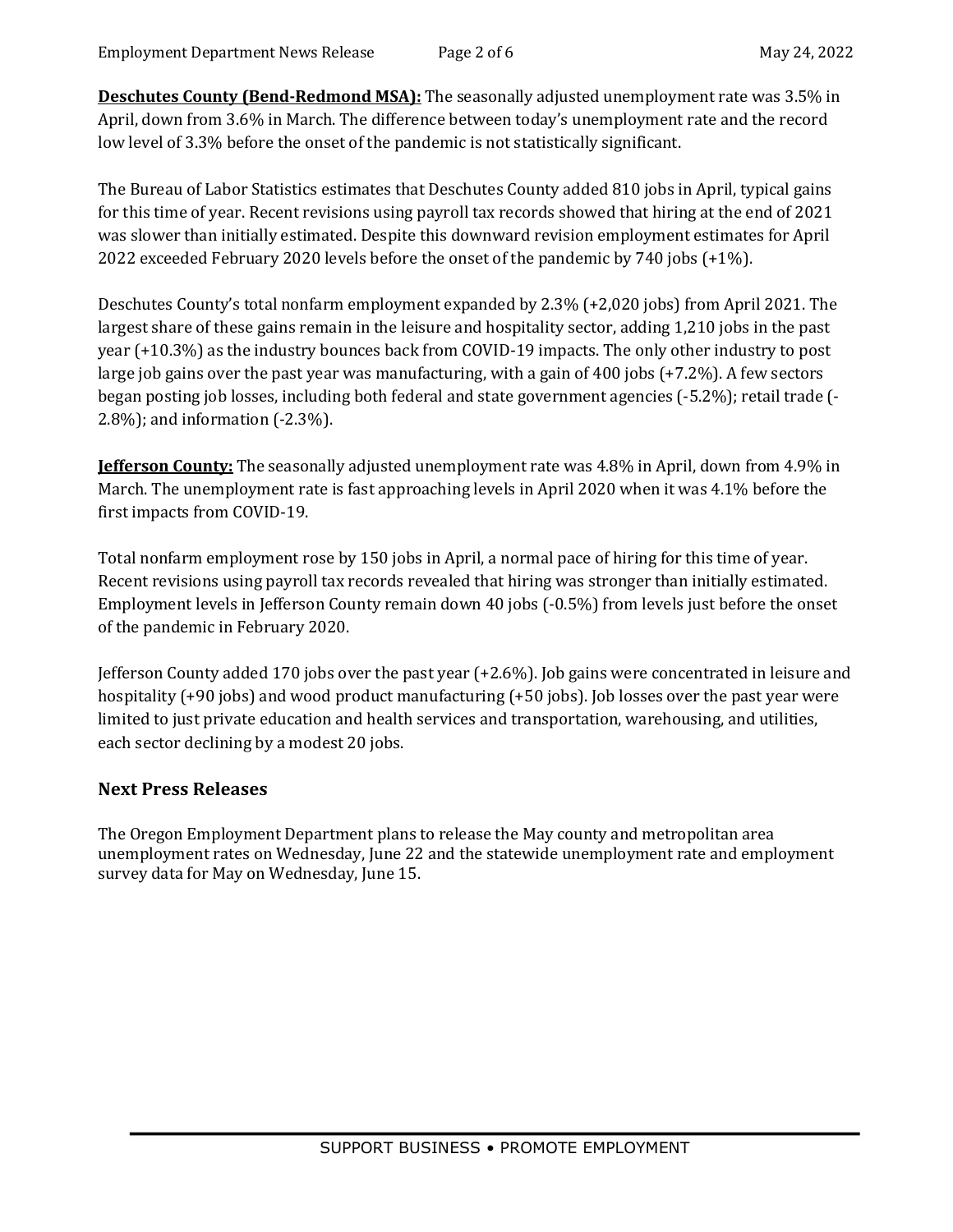

Workforce & Economic Research Division QualityInfo.org May 24, 2022

#### **Crook County Current Labor Force and Industry Employment**

|                                                | <b>April</b><br>2022 | March<br>2022 | April<br>2021 | --Change From--      |               |
|------------------------------------------------|----------------------|---------------|---------------|----------------------|---------------|
|                                                |                      |               |               | <b>March</b><br>2022 | April<br>2021 |
| <b>Labor Force Status</b>                      |                      |               |               |                      |               |
| Civilian labor force                           | 11,421               | 11,335        | 10,880        | 86                   | 541           |
| Unemployed                                     | 538                  | 607           | 766           | $-69$                | $-228$        |
| Unemployment rate                              | 4.7%                 | 5.4%          | 7.0%          | $-0.7$               | $-2.3$        |
| Unemployment rate (seasonally adjusted)        | 5.0%                 | 5.2%          | 7.3%          | $-0.2$               | $-2.3$        |
| Employed                                       | 10,883               | 10,728        | 10,114        | 155                  | 769           |
| <b>Nonfarm Payroll Employment</b>              |                      |               |               |                      |               |
| Total nonfarm employment                       | 7.290                | 7.170         | 6.790         | 120                  | 500           |
| Total nonfarm employment (seasonally adjusted) | 7,430                | 7,420         | 6,920         | 10                   | 510           |
| <b>Total private</b>                           | 5,980                | 5,900         | 5,500         | 80                   | 480           |
| Mining, logging, and construction              | 1,030                | 1,020         | 880           | 10                   | 150           |
| Mining and logging                             | 70                   | 70            | 60            | $\Omega$             | 10            |
| Construction                                   | 960                  | 950           | 820           | 10                   | 140           |
| Manufacturing                                  | 720                  | 720           | 680           | $\Omega$             | 40            |
| Wood product manufacturing                     | 370                  | 370           | 370           | $\Omega$             | $\mathbf 0$   |
| Trade, transportation, and utilities           | 1,140                | 1,130         | 1,070         | 10                   | 70            |
| Wholesale trade                                | 330                  | 330           | 300           | $\Omega$             | 30            |
| Retail trade                                   | 600                  | 590           | 570           | 10                   | 30            |
| Transportation, warehousing, and utilities     | 210                  | 210           | 200           | 0                    | 10            |
| Information                                    | 460                  | 450           | 320           | 10                   | 140           |
| <b>Financial activities</b>                    | 210                  | 220           | 210           | $-10$                | $\Omega$      |
| Professional and business services             | 640                  | 610           | 560           | 30                   | 80            |
| Education and health services                  | 780                  | 790           | 800           | $-10$                | $-20$         |
| Leisure and hospitality                        | 740                  | 700           | 720           | 40                   | 20            |
| Other services                                 | 260                  | 260           | 260           | 0                    | 0             |
| Government                                     | 1,310                | 1,270         | 1,290         | 40                   | 20            |
| Federal government                             | 280                  | 240           | 290           | 40                   | $-10$         |
| State government                               | 130                  | 130           | 120           | 0                    | 10            |
| Local government                               | 900                  | 900           | 880           | $\Omega$             | 20            |

The most recent month is preliminary, the prior month is revised. Prepared in cooperation with the U.S. Department of Labor, Bureau of Labor Statistics.

Civilian labor force includes employed and unemployed individuals 16 years and older by place of residence. Employed includes payroll employment, self-employed, unpaid family workers, domestics, agriculture, and labor disputants. Unemployment rate is calculated by dividing unemployed by civilian labor force.

Nonfarm Payroll Employment: Data are by place of work and cover full- and part-time employees who worked or received pay for the pay period that includes the 12th of the month. The data exclude the self-employed, volunteers, unpaid family workers, and domestics.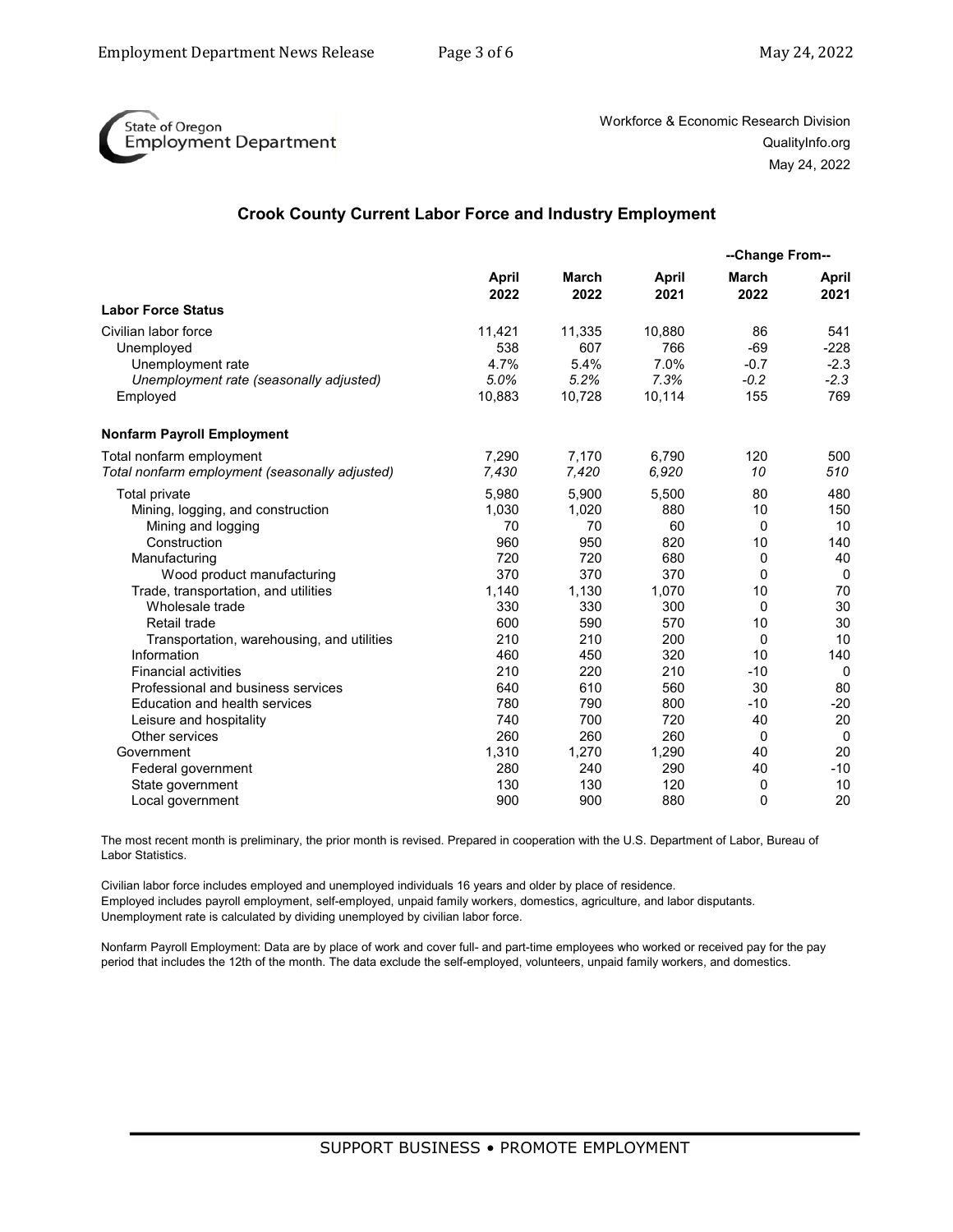

Workforce & Economic Research Division QualityInfo.org May 24, 2022

### **Bend-Redmond MSA (Deschutes County) Current Labor Force and Industry Employment**

|                                                | <b>April</b><br>2022 | March<br>2022 | April<br>2021 | --Change From-- |               |
|------------------------------------------------|----------------------|---------------|---------------|-----------------|---------------|
|                                                |                      |               |               | March<br>2022   | April<br>2021 |
| <b>Labor Force Status</b>                      |                      |               |               |                 |               |
| Civilian labor force                           | 105,519              | 105,403       | 102,297       | 116             | 3,222         |
| Unemployed                                     | 3,601                | 4,202         | 5,927         | $-601$          | $-2,326$      |
| Unemployment rate                              | 3.4%                 | 4.0%          | 5.8%          | $-0.6$          | $-2.4$        |
| Unemployment rate (seasonally adjusted)        | 3.5%                 | 3.6%          | 6.0%          | $-0.1$          | $-2.5$        |
| Employed                                       | 101,918              | 101,201       | 96,370        | 717             | 5,548         |
| <b>Nonfarm Payroll Employment</b>              |                      |               |               |                 |               |
| Total nonfarm employment                       | 89,070               | 88,260        | 87,050        | 810             | 2,020         |
| Total nonfarm employment (seasonally adjusted) | 90,050               | 90,100        | 87,290        | $-50$           | 2,760         |
| <b>Total private</b>                           | 79,450               | 78,780        | 77,510        | 670             | 1,940         |
| Mining, logging, and construction              | 8,110                | 8,030         | 7,950         | 80              | 160           |
| Manufacturing                                  | 5,990                | 6,050         | 5,590         | $-60$           | 400           |
| Durable goods                                  | 3,740                | 3,700         | 3,450         | 40              | 290           |
| Trade, transportation, and utilities           | 16,200               | 16,020        | 16,440        | 180             | $-240$        |
| Wholesale trade                                | 2,380                | 2,370         | 2,320         | 10              | 60            |
| Retail trade                                   | 11,580               | 11,380        | 11,910        | 200             | $-330$        |
| Transportation, warehousing, and utilities     | 2,240                | 2,270         | 2,210         | $-30$           | 30            |
| Information                                    | 1,710                | 1,720         | 1,750         | $-10$           | $-40$         |
| <b>Financial activities</b>                    | 5,530                | 5,530         | 5,500         | $\mathbf 0$     | 30            |
| Professional and business services             | 10,630               | 10,560        | 10.500        | 70              | 130           |
| Education and health services                  | 15,350               | 15,260        | 15,130        | 90              | 220           |
| Leisure and hospitality                        | 12,940               | 12,610        | 11,730        | 330             | 1,210         |
| Accommodation and food services                | 10,580               | 10,250        | 9,680         | 330             | 900           |
| Other services                                 | 2,990                | 3,000         | 2,920         | $-10$           | 70            |
| Government                                     | 9,620                | 9,480         | 9,540         | 140             | 80            |
| Federal government                             | 920                  | 830           | 970           | 90              | $-50$         |
| State government                               | 890                  | 900           | 940           | $-10$           | $-50$         |
| Local government                               | 7,810                | 7,750         | 7,630         | 60              | 180           |
| Local education                                | 4,420                | 4,370         | 4,420         | 50              | 0             |

The most recent month is preliminary, the prior month is revised. Prepared in cooperation with the U.S. Department of Labor, Bureau of Labor Statistics.

Civilian labor force includes employed and unemployed individuals 16 years and older by place of residence. Employed includes payroll employment, self-employed, unpaid family workers, domestics, agriculture, and labor disputants. Unemployment rate is calculated by dividing unemployed by civilian labor force.

Nonfarm Payroll Employment: Offical Oregon Series. Data are by place of work and cover full- and part-time employees who worked or received pay for the pay period that includes the 12th of the month. The data exclude the self-employed, volunteers, unpaid family workers, and domestics.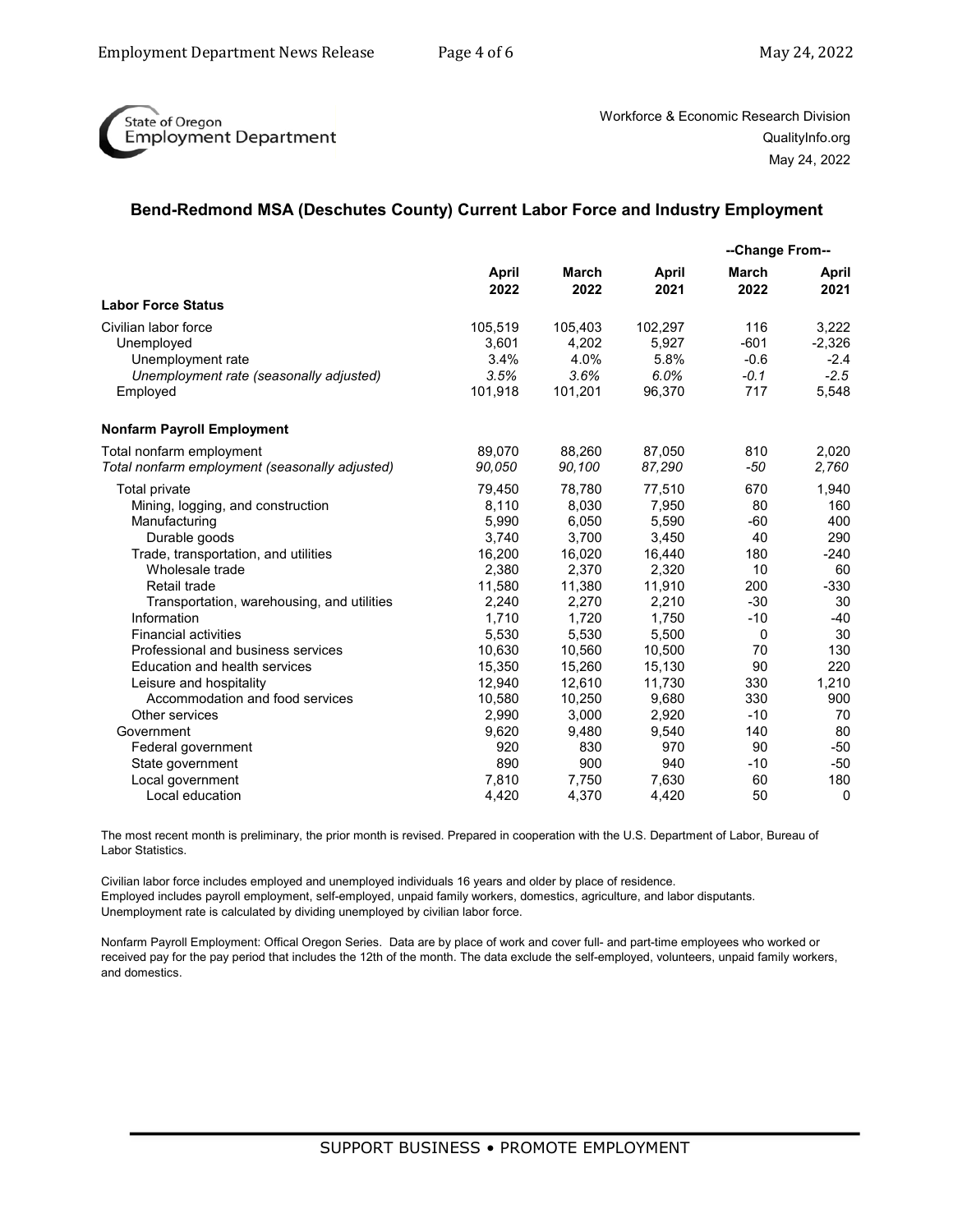

Workforce & Economic Research Division QualityInfo.org May 24, 2022

### **Jefferson County Current Labor Force and Industry Employment**

|                                                |               | March<br>2022 | <b>April</b><br>2021 | --Change From--      |                      |
|------------------------------------------------|---------------|---------------|----------------------|----------------------|----------------------|
|                                                | April<br>2022 |               |                      | <b>March</b><br>2022 | <b>April</b><br>2021 |
| <b>Labor Force Status</b>                      |               |               |                      |                      |                      |
| Civilian labor force                           | 10,828        | 10,730        | 10,614               | 98                   | 214                  |
| Unemployed                                     | 490           | 577           | 695                  | $-87$                | $-205$               |
| Unemployment rate                              | 4.5%          | 5.4%          | 6.5%                 | $-0.9$               | $-2.0$               |
| Unemployment rate (seasonally adjusted)        | 4.8%          | 4.9%          | 6.9%                 | $-0.1$               | $-2.1$               |
| Employed                                       | 10,338        | 10,153        | 9,919                | 185                  | 419                  |
| <b>Nonfarm Payroll Employment</b>              |               |               |                      |                      |                      |
| Total nonfarm employment                       | 6,700         | 6,550         | 6,530                | 150                  | 170                  |
| Total nonfarm employment (seasonally adjusted) | 6.670         | 6,660         | 6,500                | 10                   | 170                  |
| Total private                                  | 4,390         | 4,270         | 4,250                | 120                  | 140                  |
| Mining, logging, and construction              | 200           | 190           | 170                  | 10                   | 30                   |
| Mining and logging                             | 20            | 20            | 10                   | 0                    | 10                   |
| Construction                                   | 180           | 170           | 160                  | 10                   | 20                   |
| Manufacturing                                  | 1,270         | 1,240         | 1,240                | 30                   | 30                   |
| Wood product manufacturing                     | 930           | 900           | 880                  | 30                   | 50                   |
| Trade, transportation, and utilities           | 940           | 930           | 940                  | 10                   | $\mathbf 0$          |
| Wholesale trade                                | 170           | 170           | 180                  | $\Omega$             | $-10$                |
| Retail trade                                   | 680           | 670           | 650                  | 10                   | 30                   |
| Transportation, warehousing, and utilities     | 90            | 90            | 110                  | 0                    | $-20$                |
| Information                                    | 40            | 40            | 40                   | 0                    | 0                    |
| <b>Financial activities</b>                    | 150           | 150           | 140                  | 0                    | 10                   |
| Professional and business services             | 210           | 190           | 220                  | 20                   | $-10$                |
| <b>Education and health services</b>           | 680           | 680           | 700                  | $\Omega$             | $-20$                |
| Leisure and hospitality                        | 690           | 650           | 600                  | 40                   | 90                   |
| Other services                                 | 210           | 200           | 200                  | 10                   | 10                   |
| Government                                     | 2,310         | 2,280         | 2,280                | 30                   | 30                   |
| Federal government                             | 110           | 110           | 120                  | 0                    | $-10$                |
| State government                               | 310           | 300           | 300                  | 10                   | 10                   |
| Local government                               | 1,890         | 1,870         | 1,860                | 20                   | 30                   |
| Indian tribal                                  | 890           | 860           | 860                  | 30                   | 30                   |

The most recent month is preliminary, the prior month is revised. Prepared in cooperation with the U.S. Department of Labor, Bureau of Labor Statistics.

Civilian labor force includes employed and unemployed individuals 16 years and older by place of residence. Employed includes payroll employment, self-employed, unpaid family workers, domestics, agriculture, and labor disputants. Unemployment rate is calculated by dividing unemployed by civilian labor force.

Nonfarm Payroll Employment: Data are by place of work and cover full- and part-time employees who worked or received pay for the pay period that includes the 12th of the month. The data exclude the self-employed, volunteers, unpaid family workers, and domestics.